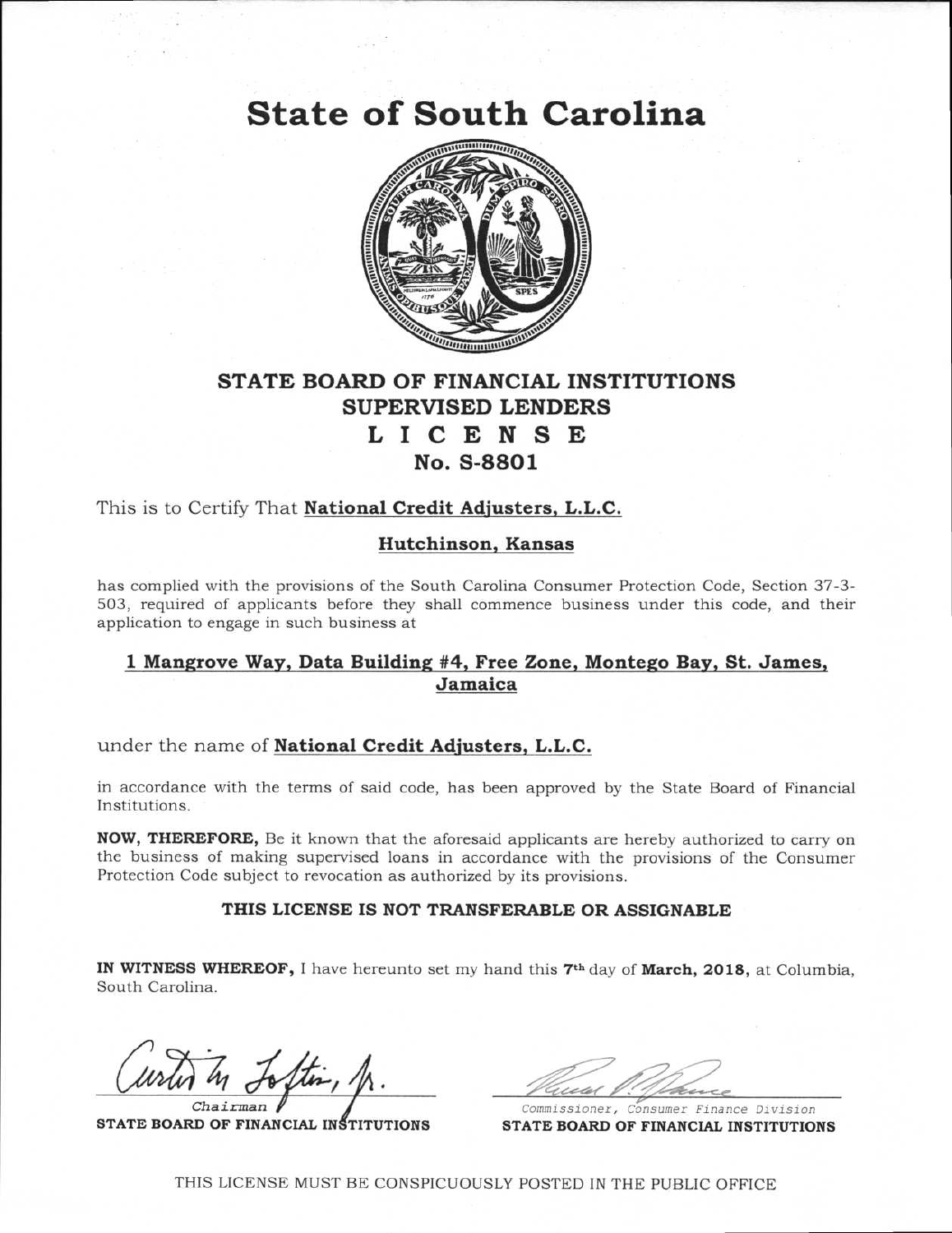

# **The South Carolina State Board of Financial Institutions Consumer Finance Division**

1205 Pendleton Street, Suite 306 Columbia, SC 29201 Phone: (803) 734-2020 Fax: (803) 734-2025 www.consumerfinance.sc.gov

#### **Ronald R Bodvake Commissioner**

Sally Estes Assistant Commissioner

Carlisle E Jeffcoat Assistant Commissioner

March 7, 2018

National Credit Adjusters, L.L.C. Attn: Gracie Grajeda 327 W. 4th Avenue Hutchinson, KS 67501

**Re: Application for Supervised Lender License** 

Dear Licensee:

On behalf of State Treasurer Curtis M. Loftis Jr., Chairman, and members of the State Board of Financial Institutions, I am pleased to enclose the attached license(s) approved at the Board's most recent meeting.

The license must be posted in a conspicuous place in each licensed location.

Please advise us of the opening date of this office.

Sincerely,

Ronald R. Bodvake Commissioner

RB:KG

Encl.